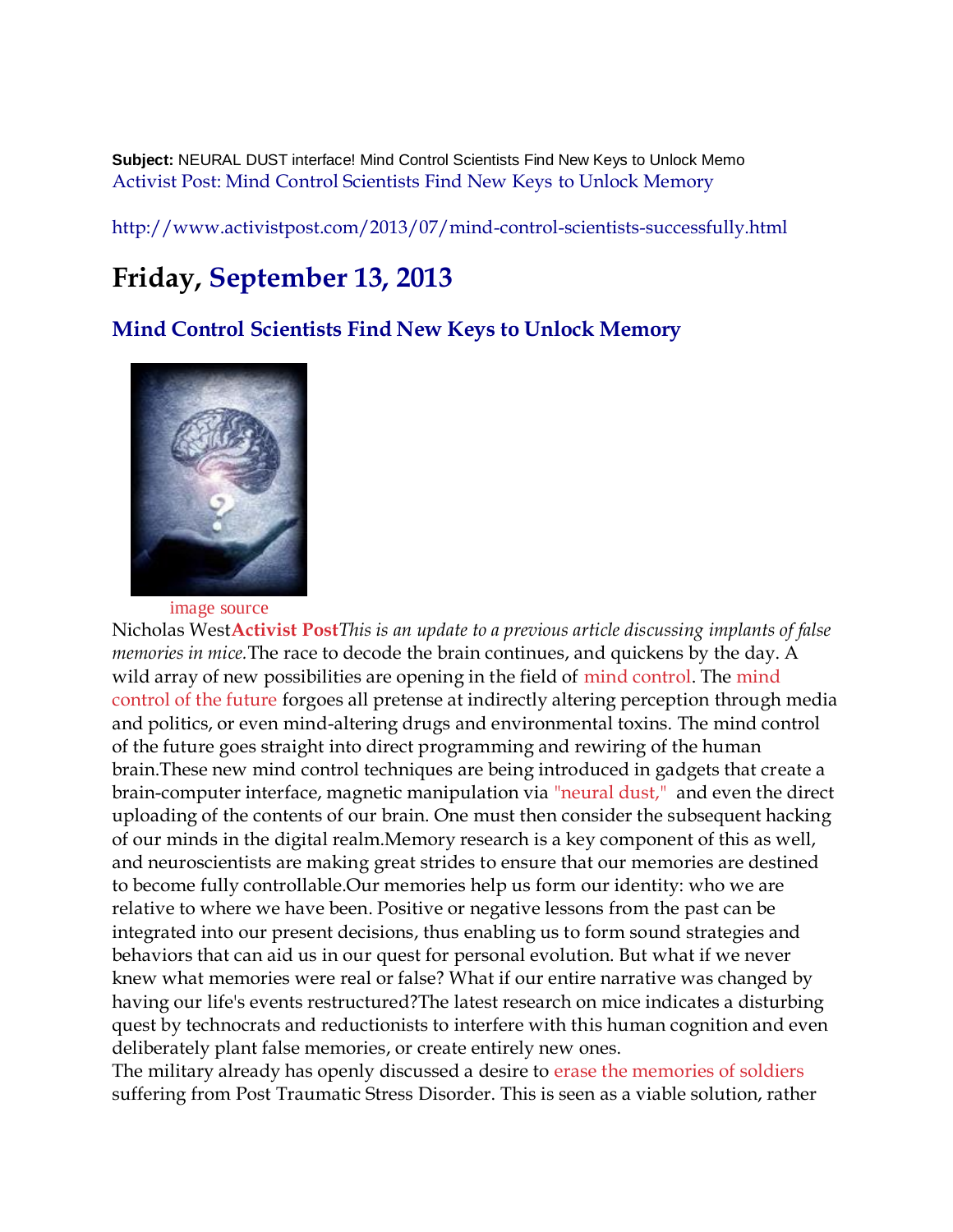than investigate and ameliorate the horrific events which have put soldiers into stressful situations to begin with. Multi-tour soldiers are [more suicidal](http://www.nytimes.com/2013/05/16/us/baffling-rise-in-suicides-plagues-us-military.html?pagewanted=all&_r=0) than ever before, and military researchers would like to rewire their brains, as opposed to rework our current understanding of war and peace.Damn the ethics; science continues full throttle, largely at the behest of military ideology and funding. The proverbial canary in the coal mine has transformed into a mouse in a laboratory. Apparently, until [humanoid robots](http://www.activistpost.com/2013/07/the-evolution-of-humanoid-robot.html) can be released full force, they need to create the best human facsimile possible.In a supposed attempt to understand why people can have memories of things that never happened, or divergent reports of the same documented event, the upshot of recent experiments with mice is that *it is in fact possible* to implant false memories of events that never have happened. Beyond that, researchers can implant fear:

The researchers place a mouse in a brand new environment. As the mouse explores this environment (Place A), new memories are created in the hippocampus (the region of the mammalian brain that we know is deeply involved with memory formation). In Place A, the mouse has the time of its life. The mouse is then relocated to a different environment (Place B). While in Place B, the neuroscientists stimulate the memory of Place A using optogenetics . . . while simultaneously delivering electric shocks to the mouse's feet, causing fear and pain. Then, when the mouse is returned to Place A, it freezes in fear. This is because the mouse's brain has somehow confused the fear of electric shocks in Place B with its memory of Place  $A - in$  other words, a false memory has been created.

What you have just read is a form of trauma-based mind control.



[O](http://activistpost.net/unexplainablefrequencies.html)f additional note is that scientists employed a virus to change "the neuron's DNA so that they produce a protein switch that is sensitive to light. Then, when these neurons are struck by light (a hole is drilled in the mouse's skull and a laser is shot into that region of the hippocampus), the memory is turned on."A literal on/off switch to produce fear.Ironically, a recent study at Scripps claims to have discovered how to remove those fear- and trauma-based memories, selectively wiping the hard drive clean. They are excited about the possibilities to reduce "dangerous drugassociated memories" and other types of post traumatic stress disorder, while preserving the happier times:

The human brain is exquisitely adept at linking seemingly random details into a cohesive memory that can trigger myriad associations—some good, some not so good. For recovering addicts and individuals suffering from post-traumatic stress disorder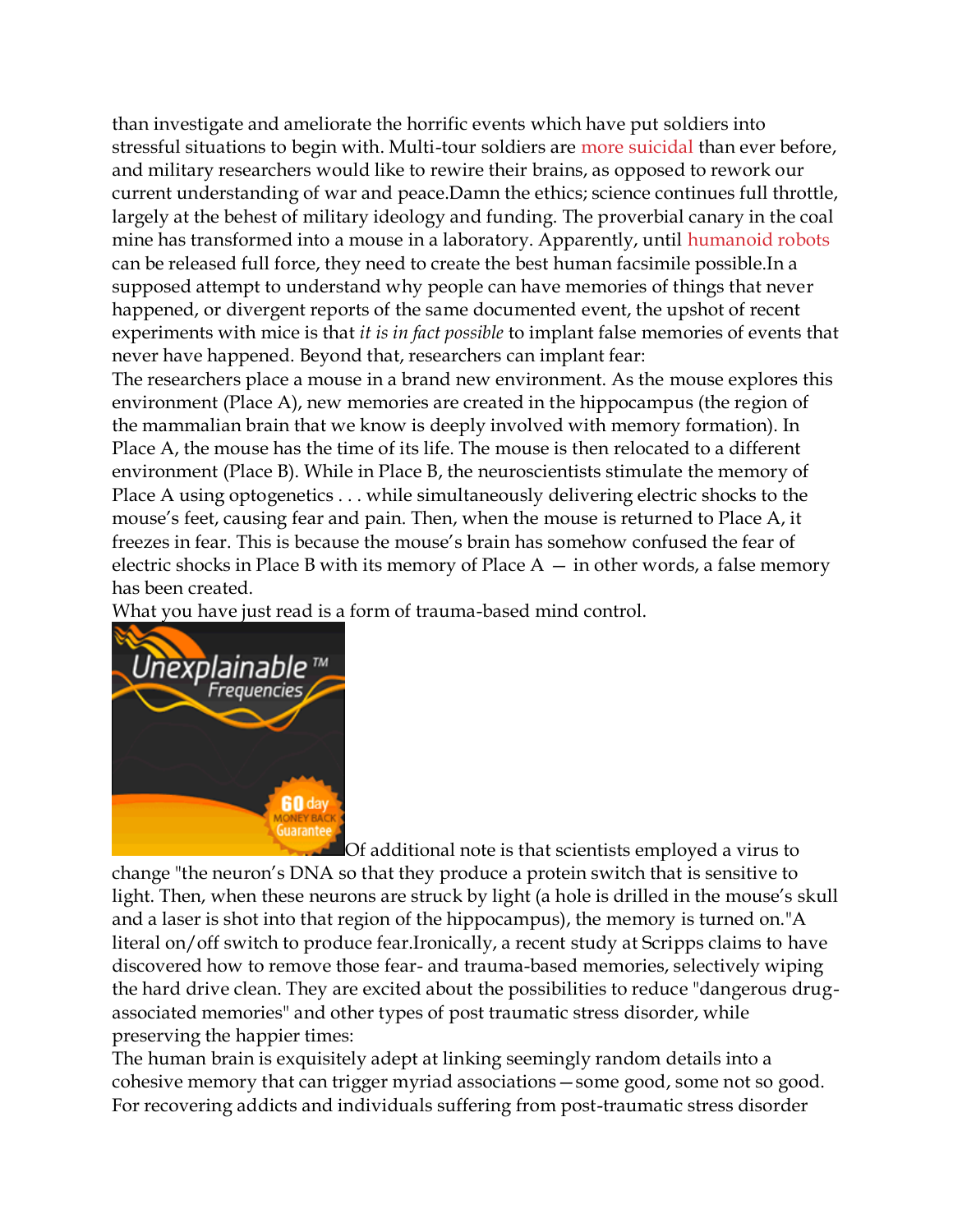(PTSD), unwanted memories can be devastating. Former meth addicts, for instance, report intense drug cravings triggered by associations with cigarettes, money, even gum (used to relieve dry mouth), pushing them back into the addiction they so desperately want to leave.

[...]

In the new study, the scientists inhibited actin polymerization—the creation of large chainlike molecules—by blocking a molecular motor called myosin II in the brains of mice and rats during the maintenance phase of methamphetamine-related memory formation. [\(Source\)](http://www.33rdsquare.com/2013/09/eternal-sunshine-of-spotless-mind.html)

Also from Scripps comes the discovery of exactly how long-term memories are formed by proteins:

The study, published online by the journal [Cell Reports,](http://cellreports.cell.com/) focuses on a family of proteins called Wnts. These proteins send signals from the outside to the inside of a cell, inducing a cellular response crucial for many aspects of embryonic development, including [stem cell differentiation,](http://www.33rdsquare.com/2013/02/stem-cell-differentiation-research-may.html) as well as for normal functioning of the adult brain. "By removing the function of three proteins in the Wnt signaling pathway, we produced a deficit in long-term but not short-term memory," said [Ron Davis,](http://rover.ebay.com/rover/1/711-53200-19255-0/1?toolid=10029&campid=CAMPAIGNID&customid=CUSTOMID&catId=267&type=2&ext=271266273309&item=271266273309) chair of the TSRI Department of [Neuroscience](http://www.bizrate.com/neuroscience/index__af_assettype_id--4__af_creative_id--3__af_id--%5bAFF-ID%5d__af_placement_id--%5bAFF-PLACEMENT-ID%5d.html). "The pathway is clearly part of the conversion of short-term memory to the long-term stable form, which occurs through changes in gene expression." ([Source\)](http://www.33rdsquare.com/2013/09/researchers-identify-key-proteins.html)

Scientists at UC Irvine have gone one step further: directly altering the neurons in the brain of a mouse to produce an entirely new memory ... **by sound alone**. Whereas the above is trauma-based, this type of interference can be generated by tone:

To create the memory, the researchers played a series of test tones to the rodent test subjects. When a specific tone played, the researchers stimulated the nucleus basalis, releasing acetylcholine (ACh). This jolt of ACh then causes the cerebral cortex to turn that specific tone into a memory. Later, when the rodents are played the same tone, their respiration spiked, showing they recognized the tone. The other tones, which weren't subjected to a spike in ACh, did not cause the same reaction.

This is a further sample of how thoughts can potentially be controlled from a distance and without the knowledge of the person who the technology has been directed upon.